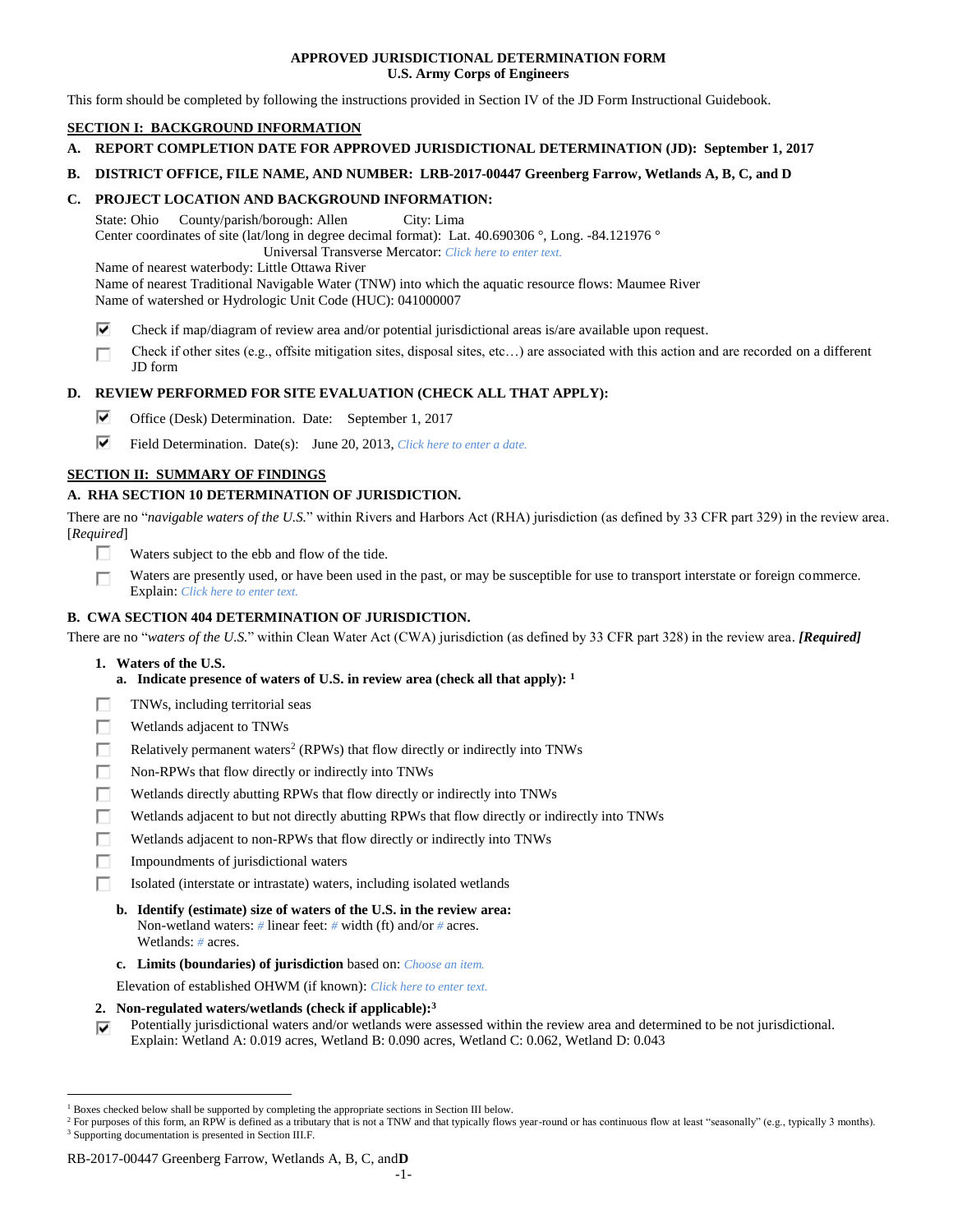### **SECTION III: CWA ANALYSIS**

## **A. TNWs AND WETLANDS ADJACENT TO TNWs**

**The agencies will assert jurisdiction over TNWs and wetlands adjacent to TNWs. If the aquatic resource is a TNW, complete Section III.A.1 and Section III.D.1. only; if the aquatic resource is a wetland adjacent to a TNW, complete Sections III.A.1 and 2 and Section III.D.1.; otherwise, see Section III.B below**.

- **1. TNW**  Identify TNW: *Click here to enter text.* Summarize rationale supporting determination: *Click here to enter text.*
- **2. Wetland adjacent to TNW** Summarize rationale supporting conclusion that wetland is "adjacent": *Click here to enter text.*

## **B. CHARACTERISTICS OF TRIBUTARY (THAT IS NOT A TNW) AND ITS ADJACENT WETLANDS (IF ANY):**

**This section summarizes information regarding characteristics of the tributary and its adjacent wetlands, if any, and it helps determine whether or not the standards for jurisdiction established under Rapanos have been met.** 

**The agencies will assert jurisdiction over non-navigable tributaries of TNWs where the tributaries are "relatively permanent waters" (RPWs), i.e. tributaries that typically flow year-round or have continuous flow at least seasonally (e.g., typically 3 months). A wetland that directly abuts an RPW is also jurisdictional. If the aquatic resource is not a TNW, but has year-round (perennial) flow, skip to Section III.D.2. If the aquatic resource is a wetland directly abutting a tributary with perennial flow, skip to Section III.D.4.**

**A wetland that is adjacent to but that does not directly abut an RPW requires a significant nexus evaluation. Corps districts and EPA regions will include in the record any available information that documents the existence of a significant nexus between a relatively permanent tributary that is not perennial (and its adjacent wetlands if any) and a traditional navigable water, even though a significant nexus finding is not required as a matter of law.**

**If the waterbody<sup>4</sup> is not an RPW, or a wetland directly abutting an RPW, a JD will require additional data to determine if the waterbody has a significant nexus with a TNW. If the tributary has adjacent wetlands, the significant nexus evaluation must consider the tributary in combination with all of its adjacent wetlands. This significant nexus evaluation that combines, for analytical purposes, the tributary and all of its adjacent wetlands is used whether the review area identified in the JD request is the tributary, or its adjacent wetlands, or both. If the JD covers a tributary with adjacent wetlands, complete Section III.B.1 for the tributary, Section III.B.2 for any onsite wetlands, and Section III.B.3 for all wetlands adjacent to that tributary, both onsite and offsite. The determination whether a significant nexus exists is determined in Section III.C below.**

**1. Characteristics of non-TNWs that flow directly or indirectly into TNW**

**(i) General Area Conditions:**

Watershed size: *# Choose an item.* Drainage area: *# Choose an item.*

Average annual rainfall: *#* inches Average annual snowfall: *#* inches

### **(ii) Physical Characteristics:**

- (a) Relationship with TNW:
	- $\Box$  Tributary flows directly into TNW.

п. Tributary flows through *Choose an item.* tributaries before entering TNW.

Project waters are *Choose an item.* river miles from TNW. Project waters are *Choose an item.* river miles from RPW. Project waters are *Choose an item.* aerial (straight) miles from TNW. Project waters are *Choose an item.* aerial (straight) miles from RPW. Project waters cross or serve as state boundaries. Explain: *Click here to enter text.*

Identify flow route to TNW<sup>5</sup>: Click here to enter text. Tributary stream order, if known: *Click here to enter text.*

(b) General Tributary Characteristics (check all that apply):

**Tributary** is:  $\Box$  Natural

- 口 Artificial (man-made). Explain: *Click here to enter text.*
- Manipulated (man-altered). Explain: *Click here to enter text.*

 $\overline{a}$ 

<sup>&</sup>lt;sup>4</sup> Note that the Instructional Guidebook contains additional information regarding swales, ditches, washes, and erosional features generally and in the arid West. <sup>5</sup> Flow route can be described by identifying, e.g., tributary a, which flows through the review area, to flow into tributary b, which then flows into TNW.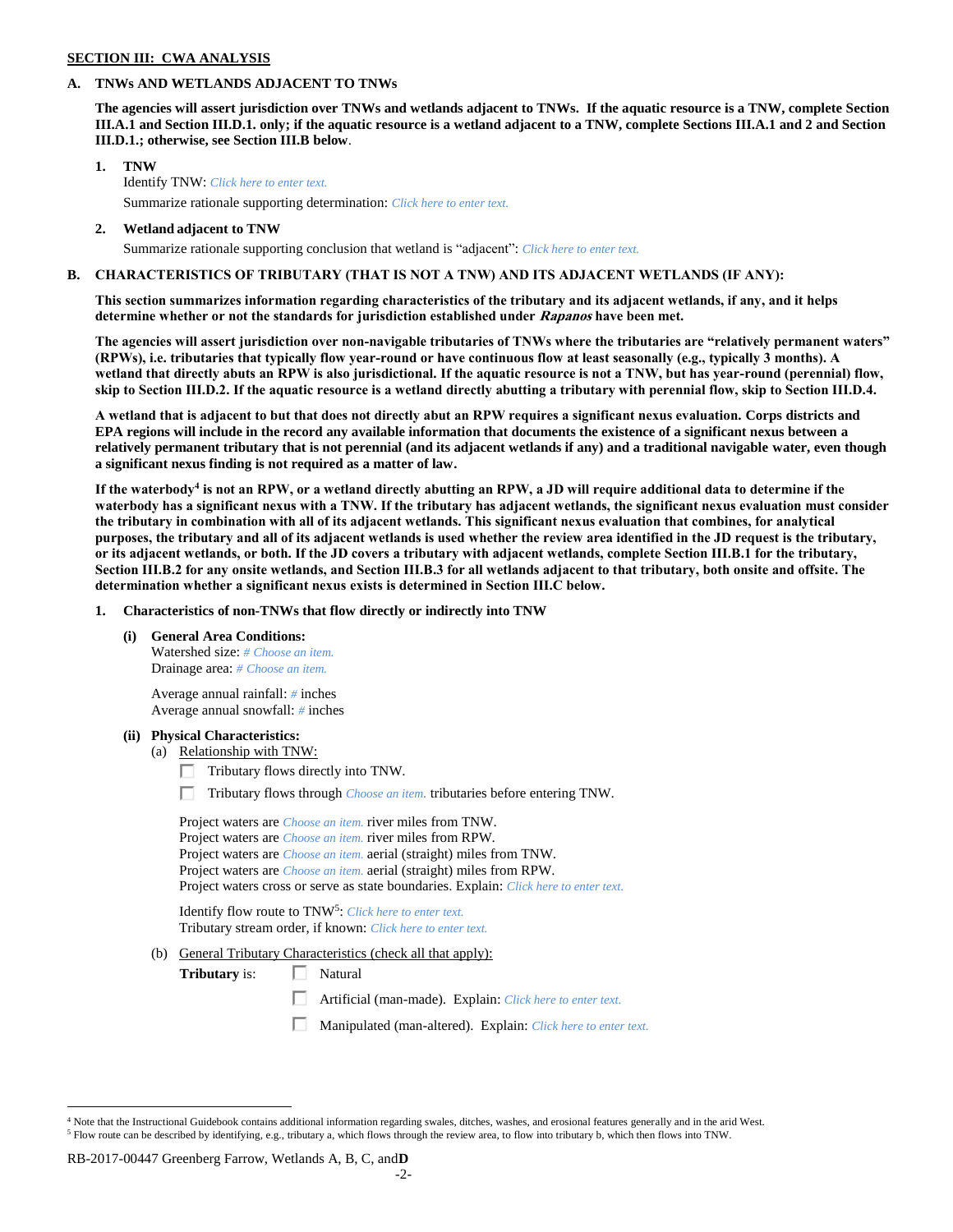|                                                                                                                                                                                                                                                                 | <b>Tributary</b> properties with respect to top of bank (estimate):<br>Average width: # feet<br>Average depth: $#$ feet<br>Average side slopes: Choose an item.                               |                                                                                                                                                                                                                                                                                     |   |                                                     |   |                            |  |                                                                                                                                     |  |  |  |  |  |
|-----------------------------------------------------------------------------------------------------------------------------------------------------------------------------------------------------------------------------------------------------------------|-----------------------------------------------------------------------------------------------------------------------------------------------------------------------------------------------|-------------------------------------------------------------------------------------------------------------------------------------------------------------------------------------------------------------------------------------------------------------------------------------|---|-----------------------------------------------------|---|----------------------------|--|-------------------------------------------------------------------------------------------------------------------------------------|--|--|--|--|--|
|                                                                                                                                                                                                                                                                 | Primary tributary substrate composition (check all that apply):                                                                                                                               |                                                                                                                                                                                                                                                                                     |   |                                                     |   |                            |  |                                                                                                                                     |  |  |  |  |  |
|                                                                                                                                                                                                                                                                 |                                                                                                                                                                                               | <b>Silts</b>                                                                                                                                                                                                                                                                        |   | Sands                                               |   |                            |  | Concrete                                                                                                                            |  |  |  |  |  |
|                                                                                                                                                                                                                                                                 |                                                                                                                                                                                               | Cobbles                                                                                                                                                                                                                                                                             |   | Gravel                                              |   |                            |  | Muck                                                                                                                                |  |  |  |  |  |
|                                                                                                                                                                                                                                                                 |                                                                                                                                                                                               | Bedrock                                                                                                                                                                                                                                                                             | п | Vegetation. Type/% cover: Click here to enter text. |   |                            |  |                                                                                                                                     |  |  |  |  |  |
| Other. Explain: Click here to enter text.                                                                                                                                                                                                                       |                                                                                                                                                                                               |                                                                                                                                                                                                                                                                                     |   |                                                     |   |                            |  |                                                                                                                                     |  |  |  |  |  |
|                                                                                                                                                                                                                                                                 |                                                                                                                                                                                               | Tributary condition/stability [e.g., highly eroding, sloughing banks]. Explain: Click here to enter text.<br>Presence of run/riffle/pool complexes. Explain: Click here to enter text.<br>Tributary geometry: Choose an item.<br>Tributary gradient (approximate average slope): #% |   |                                                     |   |                            |  |                                                                                                                                     |  |  |  |  |  |
| $(c)$ Flow:<br>Tributary provides for: Choose an item.<br>Estimate average number of flow events in review area/year: Choose an item.<br>Describe flow regime: Click here to enter text.<br>Other information on duration and volume: Click here to enter text. |                                                                                                                                                                                               |                                                                                                                                                                                                                                                                                     |   |                                                     |   |                            |  |                                                                                                                                     |  |  |  |  |  |
|                                                                                                                                                                                                                                                                 |                                                                                                                                                                                               | <b>Surface flow is:</b> Choose an item. <b>Characteristics:</b> Click here to enter text.                                                                                                                                                                                           |   |                                                     |   |                            |  |                                                                                                                                     |  |  |  |  |  |
|                                                                                                                                                                                                                                                                 |                                                                                                                                                                                               | Subsurface flow: Choose an item. Explain findings: Click here to enter text.<br>$\Box$ Dye (or other) test performed: <i>Click here to enter text.</i>                                                                                                                              |   |                                                     |   |                            |  |                                                                                                                                     |  |  |  |  |  |
|                                                                                                                                                                                                                                                                 | Tributary has (check all that apply):<br>$\Box$ Bed and banks<br>$\Box$ OHWM <sup>6</sup> (check all indicators that apply):                                                                  |                                                                                                                                                                                                                                                                                     |   |                                                     |   |                            |  |                                                                                                                                     |  |  |  |  |  |
|                                                                                                                                                                                                                                                                 |                                                                                                                                                                                               | $\Box$ clear, natural line impressed on the bank $\Box$                                                                                                                                                                                                                             |   |                                                     |   |                            |  | the presence of litter and debris                                                                                                   |  |  |  |  |  |
|                                                                                                                                                                                                                                                                 |                                                                                                                                                                                               | $\Box$ changes in the character of soil                                                                                                                                                                                                                                             |   |                                                     |   |                            |  | destruction of terrestrial vegetation                                                                                               |  |  |  |  |  |
|                                                                                                                                                                                                                                                                 |                                                                                                                                                                                               | shelving<br>UL.                                                                                                                                                                                                                                                                     |   |                                                     | ш | the presence of wrack line |  |                                                                                                                                     |  |  |  |  |  |
|                                                                                                                                                                                                                                                                 |                                                                                                                                                                                               | vegetation matted down, bent, or absent                                                                                                                                                                                                                                             |   |                                                     | ш | sediment sorting           |  |                                                                                                                                     |  |  |  |  |  |
|                                                                                                                                                                                                                                                                 |                                                                                                                                                                                               | $\Box$ leaf litter disturbed or washed away                                                                                                                                                                                                                                         |   |                                                     | H | scour                      |  |                                                                                                                                     |  |  |  |  |  |
|                                                                                                                                                                                                                                                                 |                                                                                                                                                                                               | $\Box$ sediment deposition                                                                                                                                                                                                                                                          |   |                                                     |   |                            |  | multiple observed or predicted flow events                                                                                          |  |  |  |  |  |
|                                                                                                                                                                                                                                                                 |                                                                                                                                                                                               | water staining                                                                                                                                                                                                                                                                      |   |                                                     |   |                            |  | abrupt change in plant community Click here to enter text.                                                                          |  |  |  |  |  |
|                                                                                                                                                                                                                                                                 |                                                                                                                                                                                               | other (list): Click here to enter text.                                                                                                                                                                                                                                             |   |                                                     |   |                            |  |                                                                                                                                     |  |  |  |  |  |
|                                                                                                                                                                                                                                                                 | $\Box$ Discontinuous OHWM. <sup>7</sup> Explain: Click here to enter text.                                                                                                                    |                                                                                                                                                                                                                                                                                     |   |                                                     |   |                            |  |                                                                                                                                     |  |  |  |  |  |
|                                                                                                                                                                                                                                                                 | If factors other than the OHWM were used to determine lateral extent of CWA jurisdiction (check all that apply):<br>Mean High Water Mark indicated by:<br>$\Box$ High Tide Line indicated by: |                                                                                                                                                                                                                                                                                     |   |                                                     |   |                            |  |                                                                                                                                     |  |  |  |  |  |
|                                                                                                                                                                                                                                                                 |                                                                                                                                                                                               | $\Box$ oil or scum line along shore objects                                                                                                                                                                                                                                         |   |                                                     | ш |                            |  | survey to available datum;                                                                                                          |  |  |  |  |  |
|                                                                                                                                                                                                                                                                 |                                                                                                                                                                                               | ш                                                                                                                                                                                                                                                                                   |   | fine shell or debris deposits (foreshore)           | ш | physical markings;         |  |                                                                                                                                     |  |  |  |  |  |
|                                                                                                                                                                                                                                                                 |                                                                                                                                                                                               | physical markings/characteristics<br>ш                                                                                                                                                                                                                                              |   |                                                     | П |                            |  | vegetation lines/changes in vegetation types.                                                                                       |  |  |  |  |  |
|                                                                                                                                                                                                                                                                 |                                                                                                                                                                                               | tidal gauges<br>ш                                                                                                                                                                                                                                                                   |   |                                                     |   |                            |  |                                                                                                                                     |  |  |  |  |  |
|                                                                                                                                                                                                                                                                 |                                                                                                                                                                                               | other (list): Click here to enter text.<br>ш                                                                                                                                                                                                                                        |   |                                                     |   |                            |  |                                                                                                                                     |  |  |  |  |  |
|                                                                                                                                                                                                                                                                 |                                                                                                                                                                                               | <b>Chemical Characteristics:</b>                                                                                                                                                                                                                                                    |   |                                                     |   |                            |  | Characterize tributary (e.g., water color is clear, discolored, oily film; water quality; general watershed characteristics, etc.). |  |  |  |  |  |

Explain: *Click here to enter text.*

**(iii)** 

 $\overline{a}$ 

Identify specific pollutants, if known: *Click here to enter text.*

<sup>6</sup>A natural or man-made discontinuity in the OHWM does not necessarily sever jurisdiction (e.g., where the stream temporarily flows underground, or where the OHWM has been removed by development or agricultural practices). Where there is a break in the OHWM that is unrelated to the waterbody's flow regime (e.g., flow over a rock outcrop or through a culvert), the agencies will look for indicators of flow above and below the break. 7 Ibid.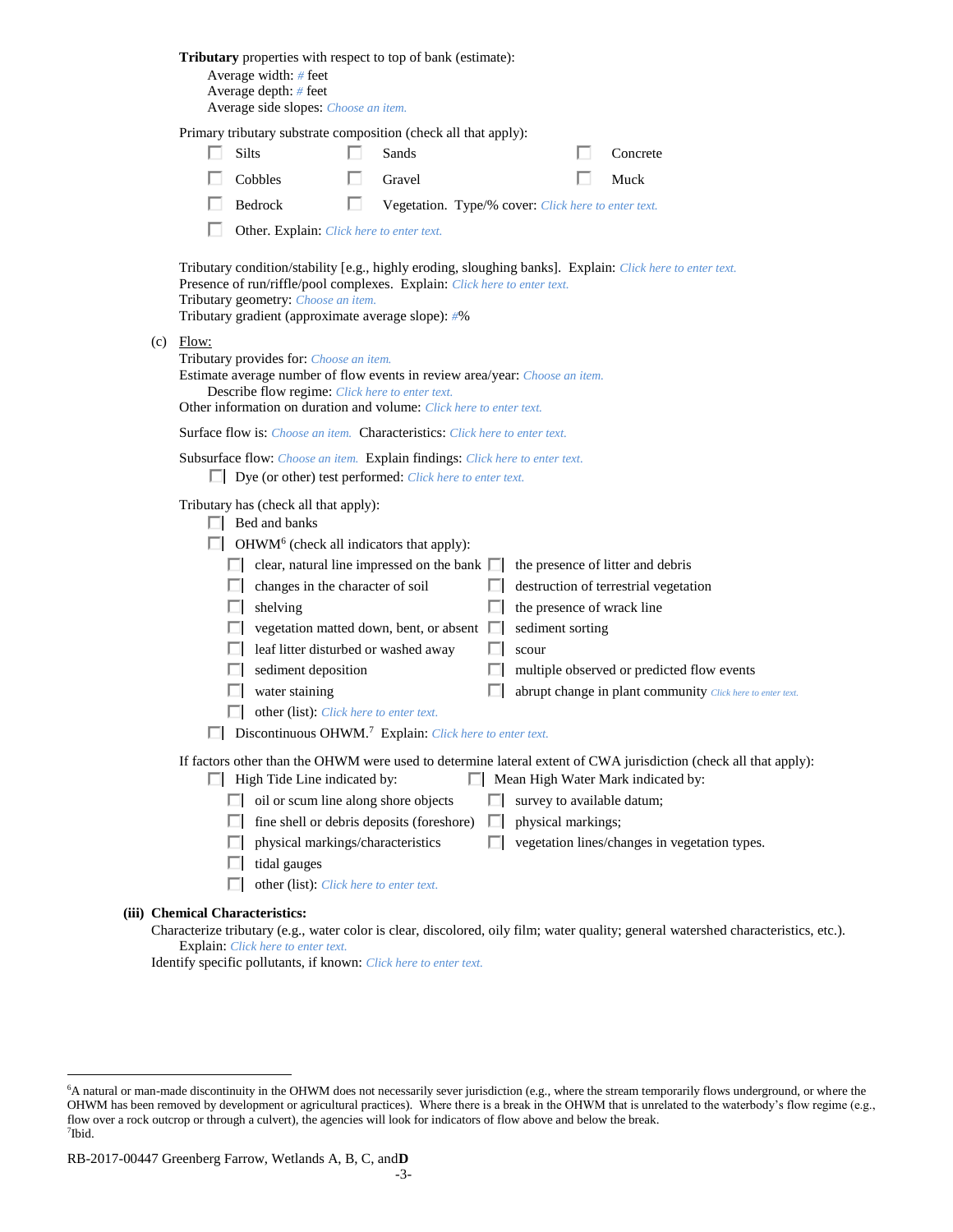### **(iv) Biological Characteristics. Channel supports (check all that apply):**

- Riparian corridor. Characteristics (type, average width): *Click here to enter text.*
- Wetland fringe. Characteristics: *Click here to enter text.*
- $\Box$  Habitat for:
	- Federally Listed species. Explain findings: *Click here to enter text.*
	- П. Fish/spawn areas. Explain findings: *Click here to enter text.*
	- п. Other environmentally-sensitive species. Explain findings: *Click here to enter text.*
	- П. Aquatic/wildlife diversity. Explain findings: *Click here to enter text.*

#### **2. Characteristics of wetlands adjacent to non-TNW that flow directly or indirectly into TNW**

#### **(i) Physical Characteristics:**

- (a) General Wetland Characteristics:
	- Properties:

Wetland size: *#* acres Wetland type. Explain: *Click here to enter text.*

Wetland quality. Explain: *Click here to enter text.*

Project wetlands cross or serve as state boundaries. Explain: *Click here to enter text.*

(b) General Flow Relationship with Non-TNW: Flow is: *Choose an item.* Explain: *Click here to enter text.*

Surface flow is: *Choose an item.* Characteristics: *Click here to enter text.*

Subsurface flow: *Choose an item.* Explain findings: *Click here to enter text.*

Dye (or other) test performed: *Click here to enter text.*

### (c) Wetland Adjacency Determination with Non-TNW:

- $\Box$  Directly abutting
- Not directly abutting
	- Discrete wetland hydrologic connection. Explain: *Click here to enter text.*
	- $\Box$ Ecological connection. Explain: *Click here to enter text.*
	- $\Box$ Separated by berm/barrier. Explain: *Click here to enter text.*
- (d) Proximity (Relationship) to TNW

Project wetlands are *Choose an item.* river miles from TNW. Project waters are *Choose an item.* aerial (straight) miles from TNW. Flow is from: *Choose an item.* Estimate approximate location of wetland as within the *Choose an item.* floodplain.

#### **(ii) Chemical Characteristics:**

Characterize wetland system (e.g., water color is clear, brown, oil film on surface; water quality; general watershed characteristics; etc.). Explain: *Click here to enter text.*

Identify specific pollutants, if known: *Click here to enter text.*

### **(iii) Biological Characteristics. Wetland supports (check all that apply):**

- Riparian buffer. Characteristics (type, average width): *Click here to enter text.*
- Vegetation type/percent cover. Explain: *Click here to enter text.*
- **Habitat for:** 
	- Federally Listed species. Explain findings: *Click here to enter text*.
	- Fish/spawn areas. Explain findings: *Click here to enter text*.
	- Other environmentally-sensitive species. Explain findings: *Click here to enter text.*
	- Aquatic/wildlife diversity. Explain findings: *Click here to enter text.*

### **3. Characteristics of all wetlands adjacent to the tributary (if any)**

All wetland(s) being considered in the cumulative analysis: *Choose an item.* Approximately (*#*) acres in total are being considered in the cumulative analysis.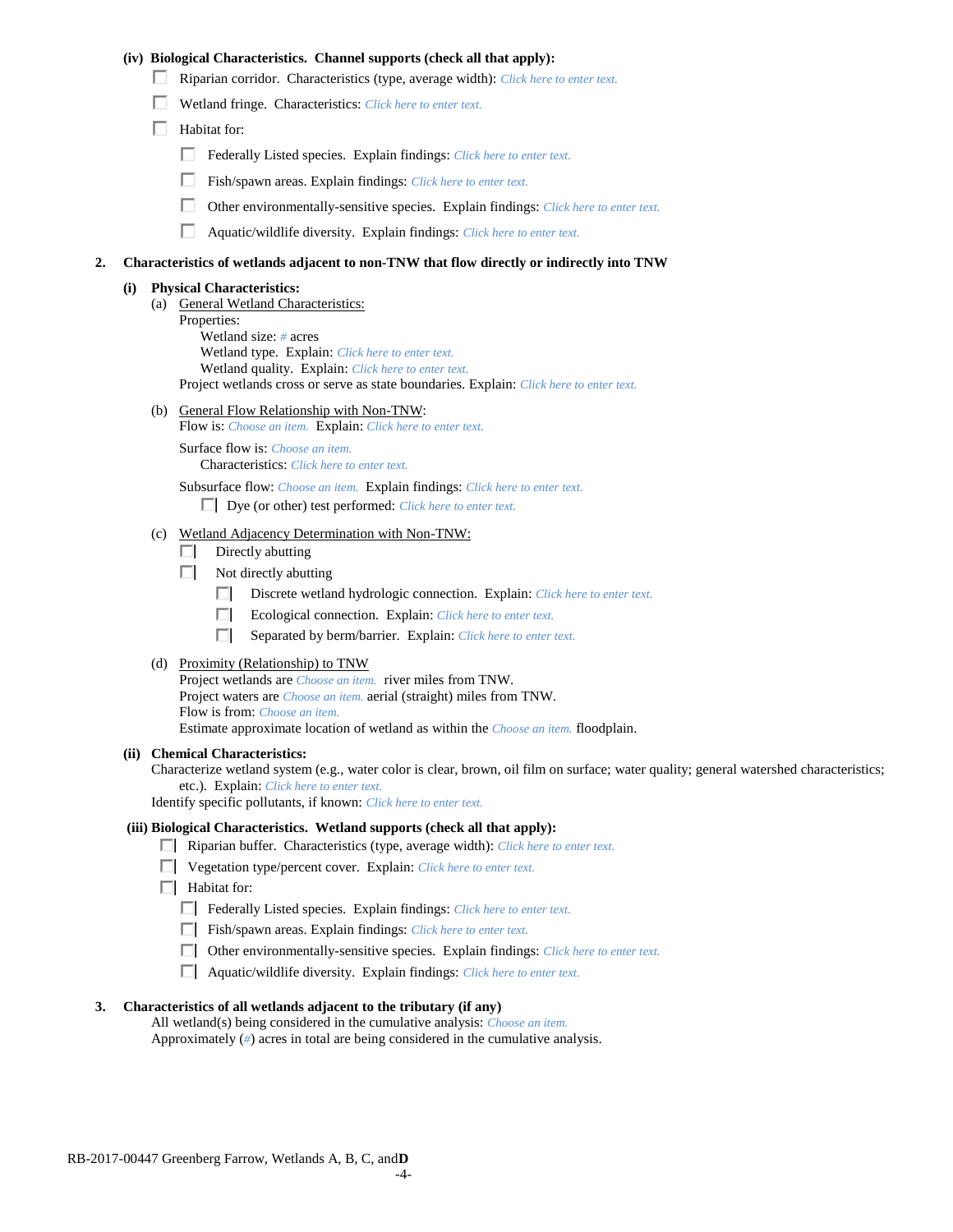For each wetland, specify the following:

| Directly abuts? $(Y/N)$ | Size (in acres) | Directly abuts? $(Y/N)$ | Size (in acres) |
|-------------------------|-----------------|-------------------------|-----------------|
|                         |                 |                         |                 |
| Y/N                     |                 | Y/N                     |                 |
| Y / N                   |                 | Y/N                     |                 |
|                         |                 | Y / N                   |                 |

Summarize overall biological, chemical and physical functions being performed: *Click here to enter text.*

## **C. SIGNIFICANT NEXUS DETERMINATION**

**A significant nexus analysis will assess the flow characteristics and functions of the tributary itself and the functions performed by any wetlands adjacent to the tributary to determine if they significantly affect the chemical, physical, and biological integrity of a TNW. For each of the following situations, a significant nexus exists if the tributary, in combination with all of its adjacent wetlands, has more than a speculative or insubstantial effect on the chemical, physical and/or biological integrity of a TNW. Considerations when evaluating significant nexus include, but are not limited to the volume, duration, and frequency of the flow of water in the tributary and its proximity to a TNW, and the functions performed by the tributary and all its adjacent wetlands. It is not appropriate to determine significant nexus based solely on any specific threshold of distance (e.g. between a tributary and its adjacent wetland or between a tributary and the TNW). Similarly, the fact an adjacent wetland lies within or outside of a floodplain is not solely determinative of significant nexus.** 

### **Draw connections between the features documented and the effects on the TNW, as identified in the** *Rapanos* **Guidance and discussed in the Instructional Guidebook. Factors to consider include, for example:**

- Does the tributary, in combination with its adjacent wetlands (if any), have the capacity to carry pollutants or flood waters to TNWs, or to reduce the amount of pollutants or flood waters reaching a TNW?
- Does the tributary, in combination with its adjacent wetlands (if any), provide habitat and lifecycle support functions for fish and other species, such as feeding, nesting, spawning, or rearing young for species that are present in the TNW?
- Does the tributary, in combination with its adjacent wetlands (if any), have the capacity to transfer nutrients and organic carbon that support downstream foodwebs?
- Does the tributary, in combination with its adjacent wetlands (if any), have other relationships to the physical, chemical, or biological integrity of the TNW?

### *Note: the above list of considerations is not inclusive and other functions observed or known to occur should be documented below:*

- **1. Significant nexus findings for non-RPW that has no adjacent wetlands and flows directly or indirectly into TNWs.** Explain findings of presence or absence of significant nexus below, based on the tributary itself, then go to Section III.D: *Click here to enter text.*
- **2. Significant nexus findings for non-RPW and its adjacent wetlands, where the non-RPW flows directly or indirectly into TNWs.**  Explain findings of presence or absence of significant nexus below, based on the tributary in combination with all of its adjacent wetlands, then go to Section III.D: *Click here to enter text.*
- **3. Significant nexus findings for wetlands adjacent to an RPW but that do not directly abut the RPW.** Explain findings of presence or absence of significant nexus below, based on the tributary in combination with all of its adjacent wetlands, then go to Section III.D: *Click here to enter text.*

## **D. DETERMINATIONS OF JURISDICTIONAL FINDINGS. THE SUBJECT WATERS/WETLANDS ARE (CHECK ALL THAT APPLY):**

- **1. TNWs and Adjacent Wetlands.** Check all that apply and provide size estimates in review area:
	- TNWs: *#* linear feet *#* width (ft), Or, *#* acres.
	- Wetlands adjacent to TNWs: *#* acres.

## **2. RPWs that flow directly or indirectly into TNWs.**

- Tributaries of TNWs where tributaries typically flow year-round are jurisdictional. Provide data and rationale indicating that tributary is perennial: *Click here to enter text.*.
- Tributaries of TNW where tributaries have continuous flow "seasonally" (e.g., typically three months each year) are jurisdictional. Data supporting this conclusion is provided at Section III.B. Provide rationale indicating that tributary flows seasonally: *Click here to enter text.*.

Provide estimates for jurisdictional waters in the review area (check all that apply):

- Tributary waters:  $\#$  linear feet  $\#$  width (ft).
- Other non-wetland waters: *#* acres.

Identify type(s) of waters: *Click here to enter text.*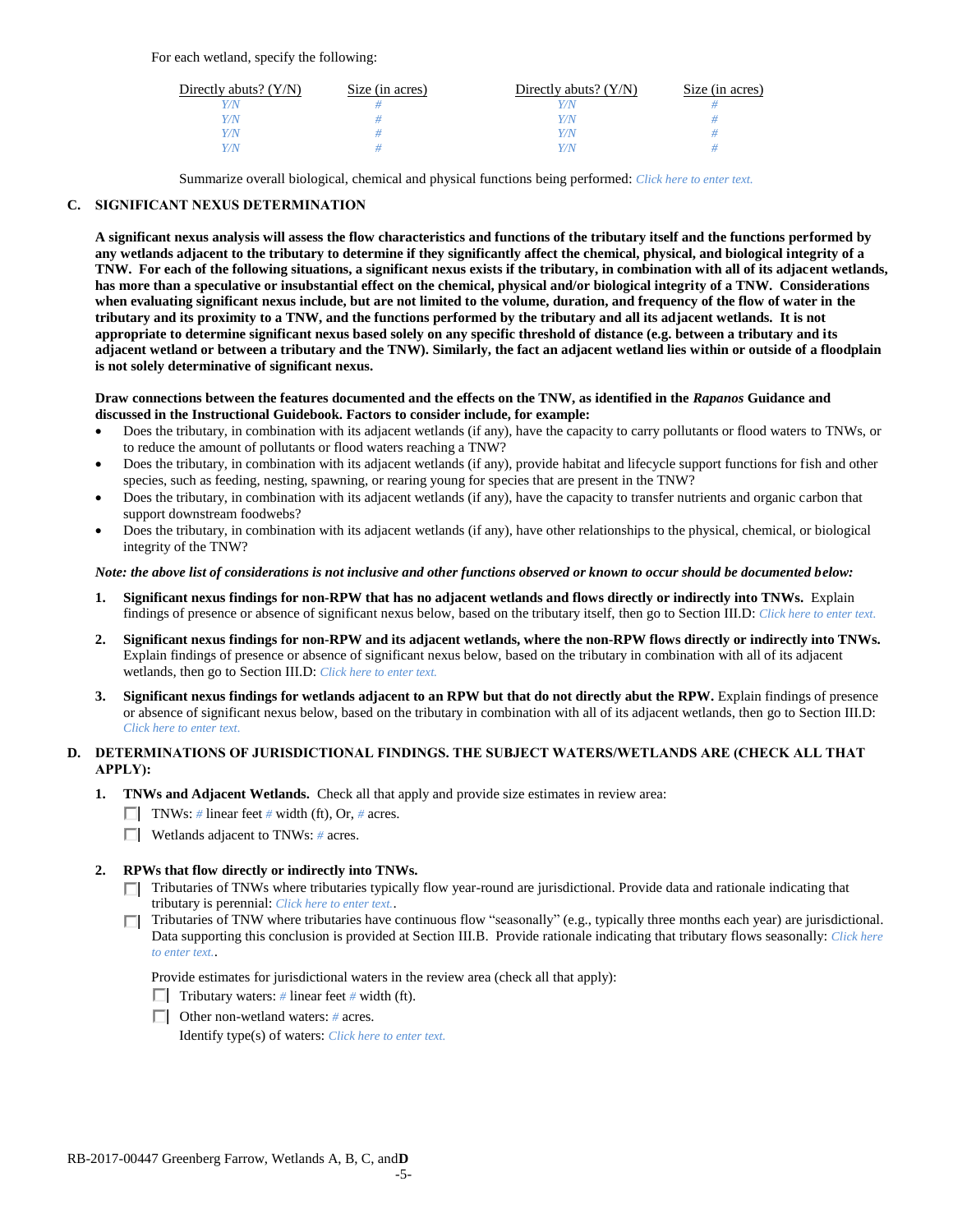### **3. Non-RPWs<sup>8</sup> that flow directly or indirectly into TNWs.**

 $\Box$  Waterbody that is not a TNW or an RPW, but flows directly or indirectly into a TNW, and it has a significant nexus with a TNW is jurisdictional. Data supporting this conclusion is provided at Section III.C.

Provide estimates for jurisdictional waters within the review area (check all that apply):

- **Tributary waters:**  $\#$  linear feet  $\#$  width (ft).
- Other non-wetland waters: *#* acres.
	- Identify type(s) of waters: *Click here to enter text.*

### **4. Wetlands directly abutting an RPW that flow directly or indirectly into TNWs.**

- $\Box$  Wetlands directly abut RPW and thus are jurisdictional as adjacent wetlands.
	- $\Box$  Wetlands directly abutting an RPW where tributaries typically flow year-round. Provide data and rationale indicating that tributary is perennial in Section III.D.2, above. Provide rationale indicating that wetland is directly abutting an RPW: *Click here to enter text.*
	- Wetlands directly abutting an RPW where tributaries typically flow "seasonally." Provide data indicating that П. tributary is seasonal in Section III.B and rationale in Section III.D.2, above. Provide rationale indicating that wetland is directly abutting an RPW: *Click here to enter text.*

Provide acreage estimates for jurisdictional wetlands in the review area: *#* acres.

- **5. Wetlands adjacent to but not directly abutting an RPW that flow directly or indirectly into TNWs.**
	- $\Box$  Wetlands that do not directly abut an RPW, but when considered in combination with the tributary to which they are adjacent and with similarly situated adjacent wetlands, have a significant nexus with a TNW are jurisidictional. Data supporting this conclusion is provided at Section III.C.

Provide acreage estimates for jurisdictional wetlands in the review area: *#* acres.

- **6. Wetlands adjacent to non-RPWs that flow directly or indirectly into TNWs.** 
	- Wetlands adjacent to such waters, and have when considered in combination with the tributary to which they are adjacent п. and with similarly situated adjacent wetlands, have a significant nexus with a TNW are jurisdictional. Data supporting this conclusion is provided at Section III.C.

Provide estimates for jurisdictional wetlands in the review area: *#* acres.

**7. Impoundments of jurisdictional waters. 9**

As a general rule, the impoundment of a jurisdictional tributary remains jurisdictional.

- Demonstrate that impoundment was created from "waters of the U.S.," or
- Demonstrate that water meets the criteria for one of the categories presented above (1-6), or
- п Demonstrate that water is isolated with a nexus to commerce (see E below).
- **E. ISOLATED [INTERSTATE OR INTRA-STATE] WATERS, INCLUDING ISOLATED WETLANDS, THE USE, DEGRADATION OR DESTRUCTION OF WHICH COULD AFFECT INTERSTATE COMMERCE, INCLUDING ANY SUCH WATERS (CHECK ALL THAT APPLY):<sup>10</sup>**
	- $\Box$  which are or could be used by interstate or foreign travelers for recreational or other purposes.
	- $\Box$  from which fish or shellfish are or could be taken and sold in interstate or foreign commerce.
	- $\Box$  which are or could be used for industrial purposes by industries in interstate commerce.
	- Interstate isolated waters.Explain: *Click here to enter text.*
	- Other factors.Explain: *Click here to enter text.*

#### **Identify water body and summarize rationale supporting determination:** *Click here to enter text.*

Provide estimates for jurisdictional waters in the review area (check all that apply):

- **Tributary waters:** # linear feet # width (ft).
- Other non-wetland waters: *#* acres.

Identify type(s) of waters: *Click here to enter text.*

Wetlands: *#* acres.

 $\overline{a}$ <sup>8</sup>See Footnote # 3.

<sup>&</sup>lt;sup>9</sup> To complete the analysis refer to the key in Section III.D.6 of the Instructional Guidebook.

<sup>&</sup>lt;sup>10</sup> Prior to asserting or declining CWA jurisdiction based solely on this category, Corps Districts will elevate the action to Corps and EPA HQ for review consistent with the process described in the Corps/EPA *Memorandum Regarding CWA Act Jurisdiction Following Rapanos.*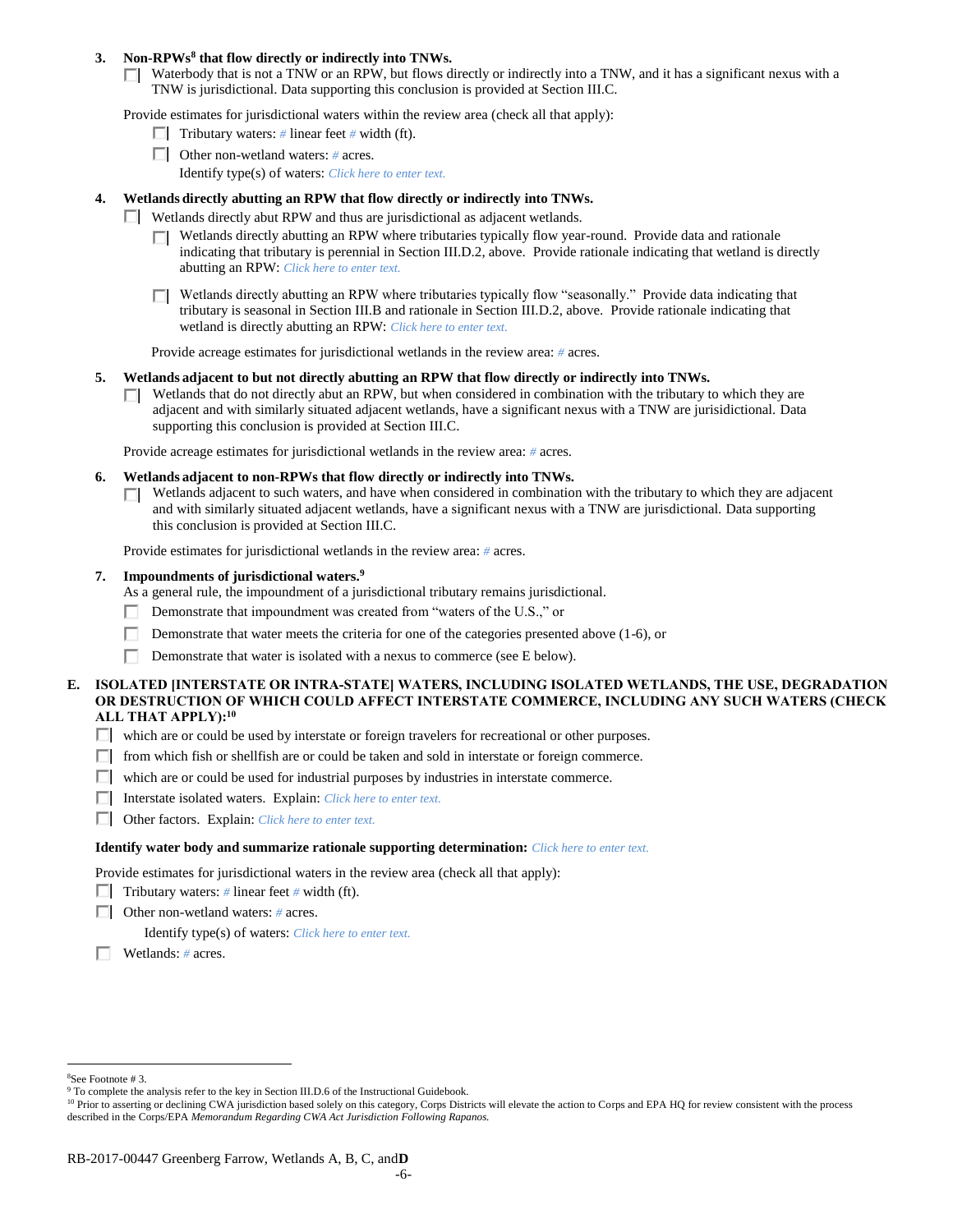## **F. NON-JURISDICTIONAL WATERS, INCLUDING WETLANDS (CHECK ALL THAT APPLY):**

| $\Box$ If potential wetlands were assessed within the review area, these areas did not meet the criteria in the 1987 Corps of Engineers |
|-----------------------------------------------------------------------------------------------------------------------------------------|
| Wetland Delineation Manual and/or appropriate Regional Supplements.                                                                     |

- Review area included isolated waters with no substantial nexus to interstate (or foreign) commerce.
	- Prior to the Jan 2001 Supreme Court decision in "*SWANCC*," the review area would have been regulated based solely on the "Migratory Bird Rule" (MBR).
- Waters do not meet the "Significant Nexus" standard, where such a finding is required for jurisdiction. Explain: Click here to enter text.
- П Other: (explain, if not covered above):.

Provide acreage estimates for non-jurisdictional waters in the review area, where the sole potential basis of jurisdiction is the MBR factors (i.e., presence of migratory birds, presence of endangered species, use of water for irrigated agriculture), using best professional judgment (check all that apply):

- Non-wetland waters (i.e., rivers, streams): *#* linear feet *#* width (ft).
- Lakes/ponds: *#* acres.

П

П

- п. Other non-wetland waters: *#* acres. List type of aquatic resource: *Click here to enter text.*.
- Wetlands: Wetland A: 0.019 acres, Wetland B: 0.090 acres, Wetland C: 0.062, Wetland D: 0.043 acres.

Provide acreage estimates for non-jurisdictional waters in the review area that do not meet the "Significant Nexus" standard, where such a finding is required for jurisdiction (check all that apply):

- Non-wetland waters (i.e., rivers, streams): *#* linear feet *#* width (ft).
- Lakes/ponds: *#* acres.
- П. Other non-wetland waters: *#* acres. List type of aquatic resource: *Click here to enter text.*.
- Wetlands:

## **SECTION IV: DATA SOURCES.**

- **A. SUPPORTING DATA. Data reviewed for JD (check all that apply -** checked items shall be included in case file and, where checked and requested, appropriately reference sources below):
	- $\nabla$  Maps, plans, plots or plat submitted by or on behalf of the applicant/consultant: Final delineation received June 23, 2017
	- $\nabla$  Data sheets prepared/submitted by or on behalf of the applicant/consultant.
		- $\Box$  Office concurs with data sheets/delineation report.
		- $\nabla$  Office does not concur with data sheets/delineation report. Office concurs with updated delineation report received on June 23, 2017.
	- Data sheets prepared by the Corps: *Click here to enter text.*
	- Corps navigable waters' study: *Click here to enter text.*
	- U.S. Geological Survey Hydrologic Atlas: *Click here to enter text.*
		- **TI** USGS NHD data.
		- USGS 8 and 12 digit HUC maps.
	- U.S. Geological Survey map(s). Cite scale & quad name: 1:25k OH-Lima
	- USDA Natural Resources Conservation Service Soil Survey. Citation: Allen County Soil Survey, online
	- $\triangledown$  National wetlands inventory map(s). Cite name: OH-Lima
	- State/Local wetland inventory map(s): *Click here to enter text.*
	- FFEMA/FIRM maps: *Click here to enter text.*
	- 100-year Floodplain Elevation is: *Click here to enter text.* (National Geodectic Vertical Datum of 1929)
	- Photographs:  $\boxed{\bullet}$  Aerial (Name & Date): Google Earth 1999, 2006, 2012, 2014, March and April of 2016
	- $\Box$ or  $\overline{|\mathbf{v}|}$  Other (Name & Date): Consultant photographs taken March 21, 2017
	- **Previous determination(s). File no. and date of response letter:** *Click here to enter text.*
	- Applicable/supporting case law: *Click here to enter text.*
	- Applicable/supporting scientific literature: *Click here to enter text.*
	- Other information (please specify): *Click here to enter text.*

# **B. ADDITIONAL COMMENTS TO SUPPORT JD:** *Click here to enter text.*